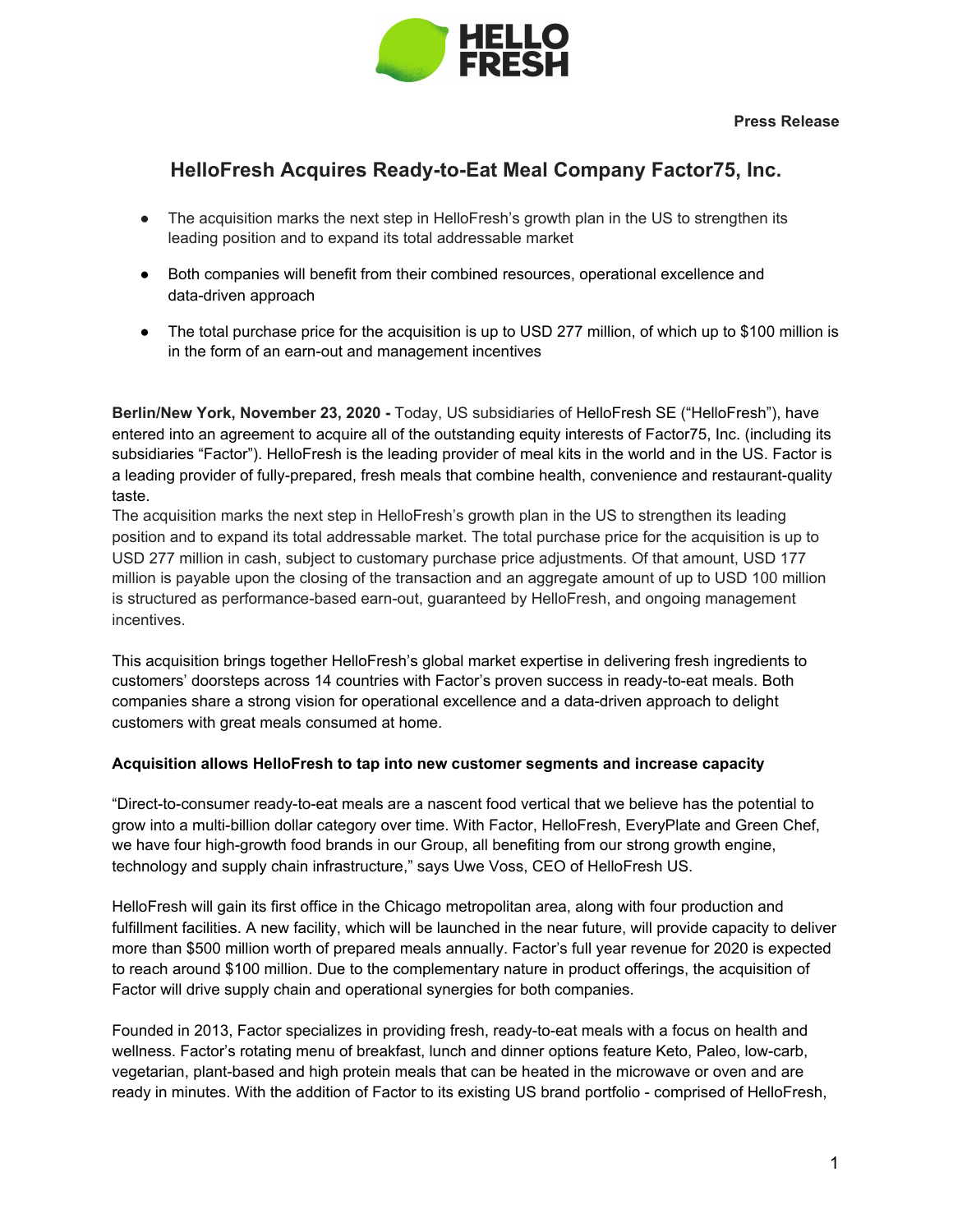

EveryPlate and Green Chef - customers will benefit from a diverse and distinct meal offering for every need, occasion and price point.

"Since our founding, Factor has been at the intersection of taste, health, and convenience, providing simple, clean eating that not only tastes great but fuels consumers' active and busy lifestyles," said Mike Apostal, CEO of Factor. "By joining HelloFresh, the market leader in meal kits in the US, Factor will leverage new resources and category expertise to accelerate our growth, enhance our brand positioning and further amplify our mission."

The closing of the transaction is subject to customary conditions precedent, including expiry of the waiting period under the US Hart-Scott-Rodino Antitrust Improvements Act and the approval of the transaction by the majority of Factor's shareholders, and is currently expected to occur within the next months. Rothschild & Co. served as exclusive financial advisor to Factor, and Kirkland & Ellis provided legal counsel to Factor. Sullivan & Cromwell acted as legal counsel for HelloFresh.

#### **About HelloFresh**

HelloFresh SE is the world's leading meal-kit company and operates in the U.S., the United Kingdom, Germany, the Netherlands, Belgium, Luxembourg, Australia, Austria, Switzerland, Canada, New Zealand, Sweden, France and Denmark. In Q3 2020, HelloFresh delivered over 162 million meals and reached five million active customers. HelloFresh was founded in Berlin in November 2011 and went public on the Frankfurt Stock Exchange in November 2017.

HelloFresh has offices in New York, Berlin, London, Amsterdam, Sydney, Toronto, Auckland, Paris and Copenhagen.

#### **About Factor**

Factor is a fully-prepared meal delivery service that is taking a whole new approach to fresh-prepared food. The company's weekly rotating menu of breakfast, lunch, and dinner options are hand-crafted by gourmet chefs and optimized by dietitians. Every meal is free of refined sugars, gluten, soy, hormones, antibiotics, and GMOs for healthy, clean eating. Factor is based in Batavia, IL and delivers anywhere in the contiguous U.S. Factor is backed by leading consumer investors Listen Ventures, Bluestein Ventures and Marcy Venture Partners.

| <b>Press contact Global Corporate Communications</b> |                                 |
|------------------------------------------------------|---------------------------------|
| Saskia Leisewitz                                     | +49 (0) 174 72 35 961           |
| Senior Corporate Communications Manager              | sl@hellofresh.com               |
| <b>HelloFresh Group</b>                              | www.hellofreshgroup.com         |
|                                                      |                                 |
| <b>Press contact US PR</b>                           | +1 (929) 382 8964               |
| Robyn Schweitzer                                     | robyn.schweitzer@hellofresh.com |
| Director Public Relations & Communications           | www.hellofresh.com              |
| <b>HelloFresh US</b>                                 |                                 |
|                                                      |                                 |